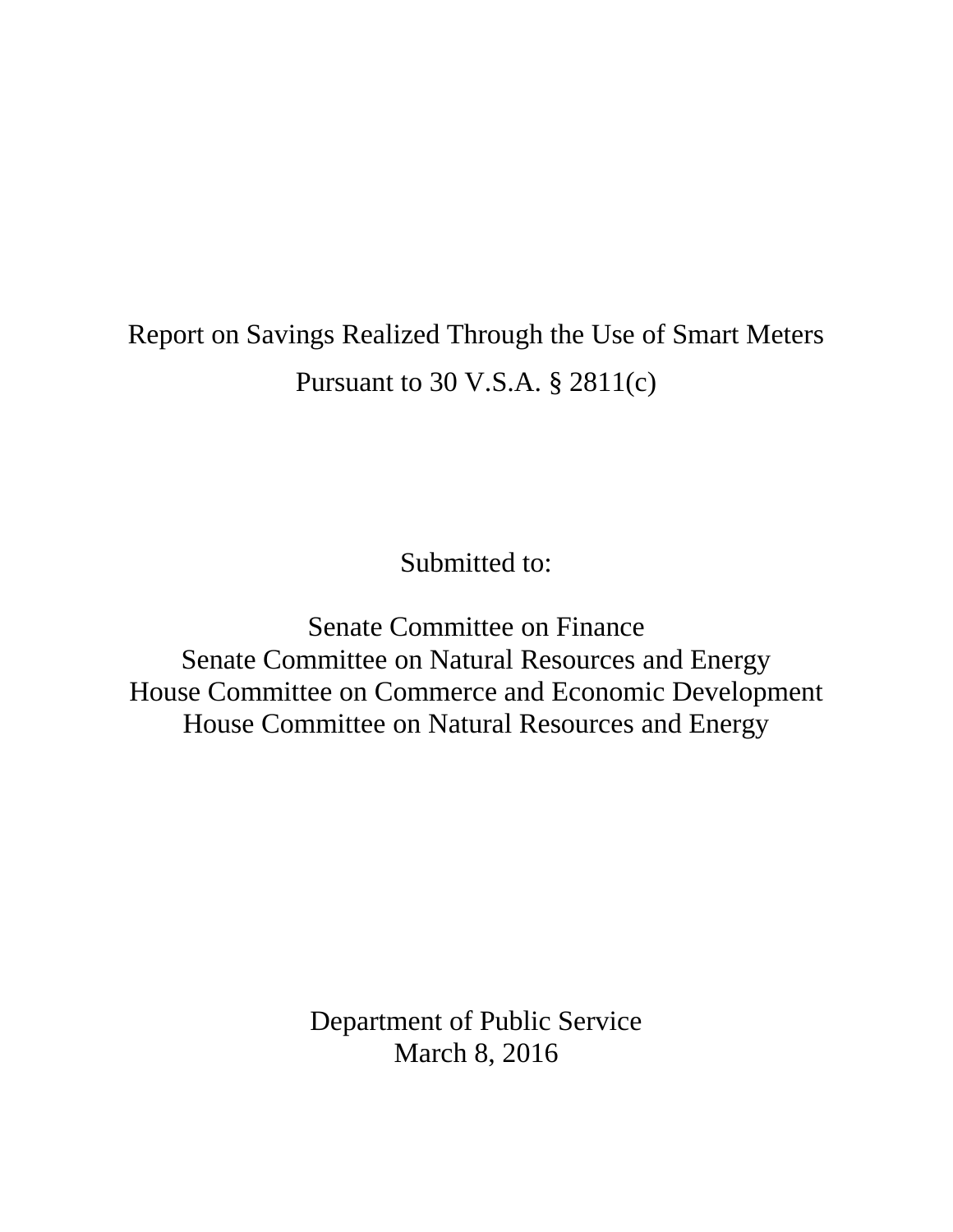# **TABLE OF CONTENTS**

# Table of Figures

| Figure 12: GMP SmartMeter Expenses/Savings to Date and Management Narrative11 |  |
|-------------------------------------------------------------------------------|--|
|                                                                               |  |
|                                                                               |  |
| Figure 15: BED SmartMeter Expenses/Savings to Date and Management Narrative13 |  |
|                                                                               |  |
|                                                                               |  |
| Figure 18: SED SmartMeter Expenses/Savings to Date and Management Narrative15 |  |
|                                                                               |  |
|                                                                               |  |
| Figure 21: VEC SmartMeter Expenses/Savings to Date and Management Narrative17 |  |
|                                                                               |  |
|                                                                               |  |
| Figure 24: WEC SmartMeter Expenses/Savings to Date and Management Narrative19 |  |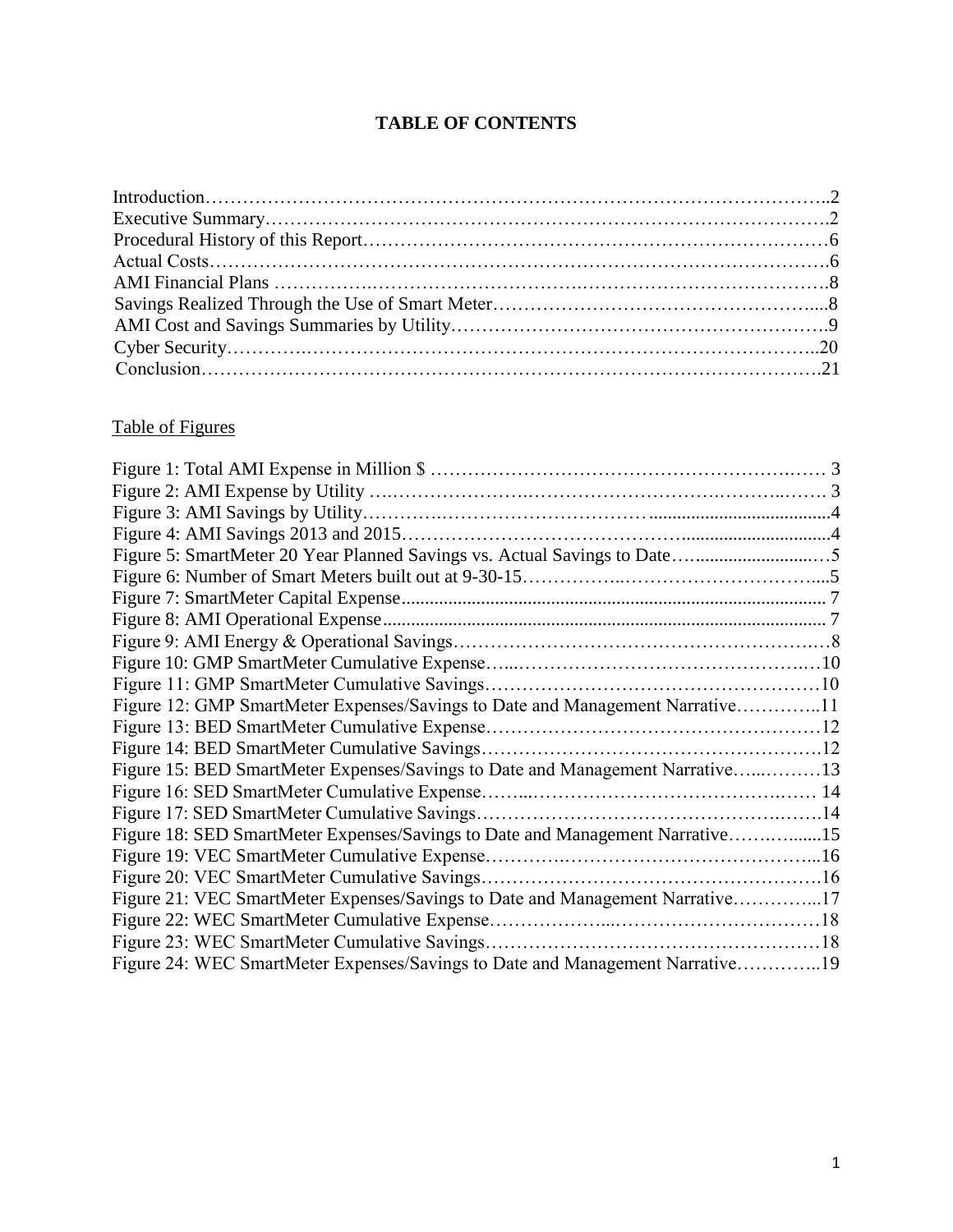#### **I. Introduction**

30 V.S.A.§ 2811(c) directs the Department of Public Service to prepare and publish a report on the savings realized through the use of smart meters, as well as the occurrence of any breaches to a company's cyber-security infrastructure.<sup>1</sup> This report is submitted in fulfilment of that mandate. As of September 30, 2015, utilities with advanced metering infrastructure (AMI) have spent a cumulative \$129,089,617 and have realized \$26,999,097 in measured operational and energy savings. There have been no known breaches of any utility's cyber-security infrastructure to date; however, two utilities reported non-critical incidents.

#### **A. Executive Summary**

In Vermont, smart meter is defined in statute and is distinguished by whether the meter is wireless or wired.<sup>2</sup> A wired meter is an advanced metering infrastructure device using a fixed wire for twoway communication between the device and an electric company.<sup>3</sup> A wireless smart meter is an advanced metering infrastructure device using radio or other wireless means for two-way communication between the device and an electric company.<sup>4</sup>

The U.S. Department of Energy defines advanced metering infrastructure (AMI) as an integrated system of smart meters, communications networks, and data management systems that enables two-way communication between utilities and customers. Customer systems include in-home displays, home area networks, energy management systems, and other customer-side-of-the-meter equipment that enable smart grid functions in residential, commercial, and industrial facilities.<sup>5</sup> This report uses the term AMI to describe the smart meter programs in use by Vermont utilities.<sup>6</sup> AMI networks are promoted for their ability to help electric providers decrease costs, and enable greater participation from consumers in energy efficiency and conservation efforts. This report is intended to inform the Legislature and the public on savings realized through the use of smart meters.

As of September 30, 2015, participating utilities spent a cumulative total of \$129,089,617 to implement their AMI plans, and realized \$26,999,097 in measured operational and energy savings. These figures cover periods from inception of each utility's AMI system through September 30, 2015. AMI capital spending was 83% of total AMI spending. This consisted of \$107.6 million in capital expenditures for AMI meters which includes AMI meters, spare parts, test equipment, line, & station improvements. Participating utilities spent \$21.5 million on operational activities. This accounted for 17% of total AMI spending. Operational expenses include grid automation, meter installations, maintenance, customer records, AMI program management, and contingencies.

 $\overline{a}$ 

<sup>1</sup>*See 30 V.S.A. § 2811 (c): The reports shall be based on electric company data requested by and provided to the Commissioner of Public Service and shall be in a form and in a manner the Commissioner deems necessary to accomplish the purposes of this subsection.*

<sup>2</sup> 30 V.S.A. § 2811 (a) (1)

<sup>3</sup> 30 V.S.A. § 2811 (a) (2)

<sup>4</sup> 30 V.S.A. § 2811 (a) (3)

<sup>5</sup> [https://www.smartgrid.gov/recovery\\_act/deployment\\_status/sdgp\\_ami\\_systems.html](https://www.smartgrid.gov/recovery_act/deployment_status/sdgp_ami_systems.html)

<sup>6</sup> GMP's SmartPower program includes initiatives that go beyond the standard AMI definition, such as distribution automation. However, for purposes of this report, the SmartPower program is considered synonymous with AMI.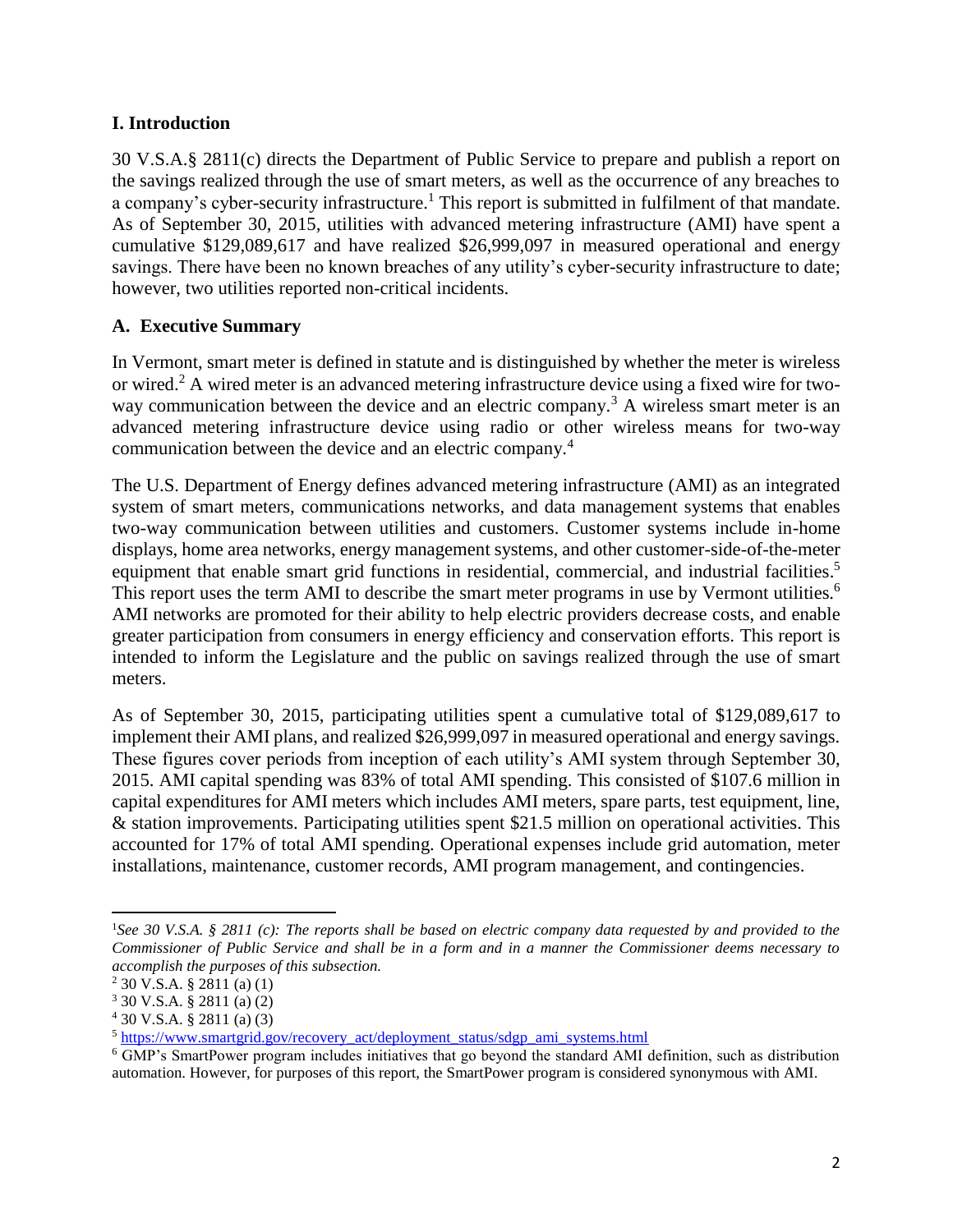

**Figure 1**

Figures 2 and 3 depict the costs and savings by utility. GMP accounted for 81% of total AMI expenses, Burlington Electric (BED) 11.4%, VEC 4%, WEC 2.1%, Stowe Electric (SED) 1.3%.



**Figure 2**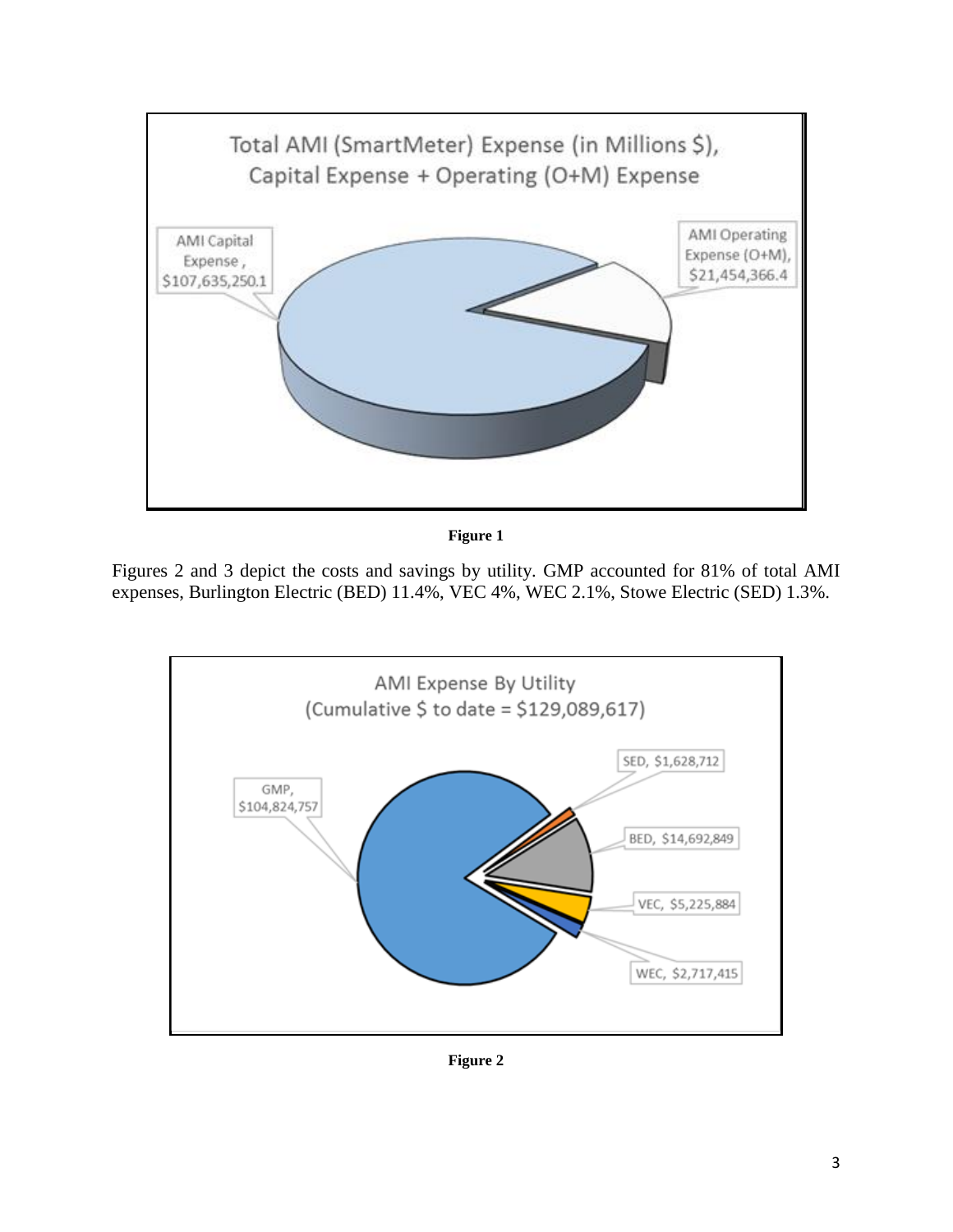

**Figure 3**



**Figure 4**

Initial AMI business Plans expected to realize 20 year total customer savings of \$228 million. Actual cumulative savings (benefits) as of September 30, 2015 total \$27.0 million.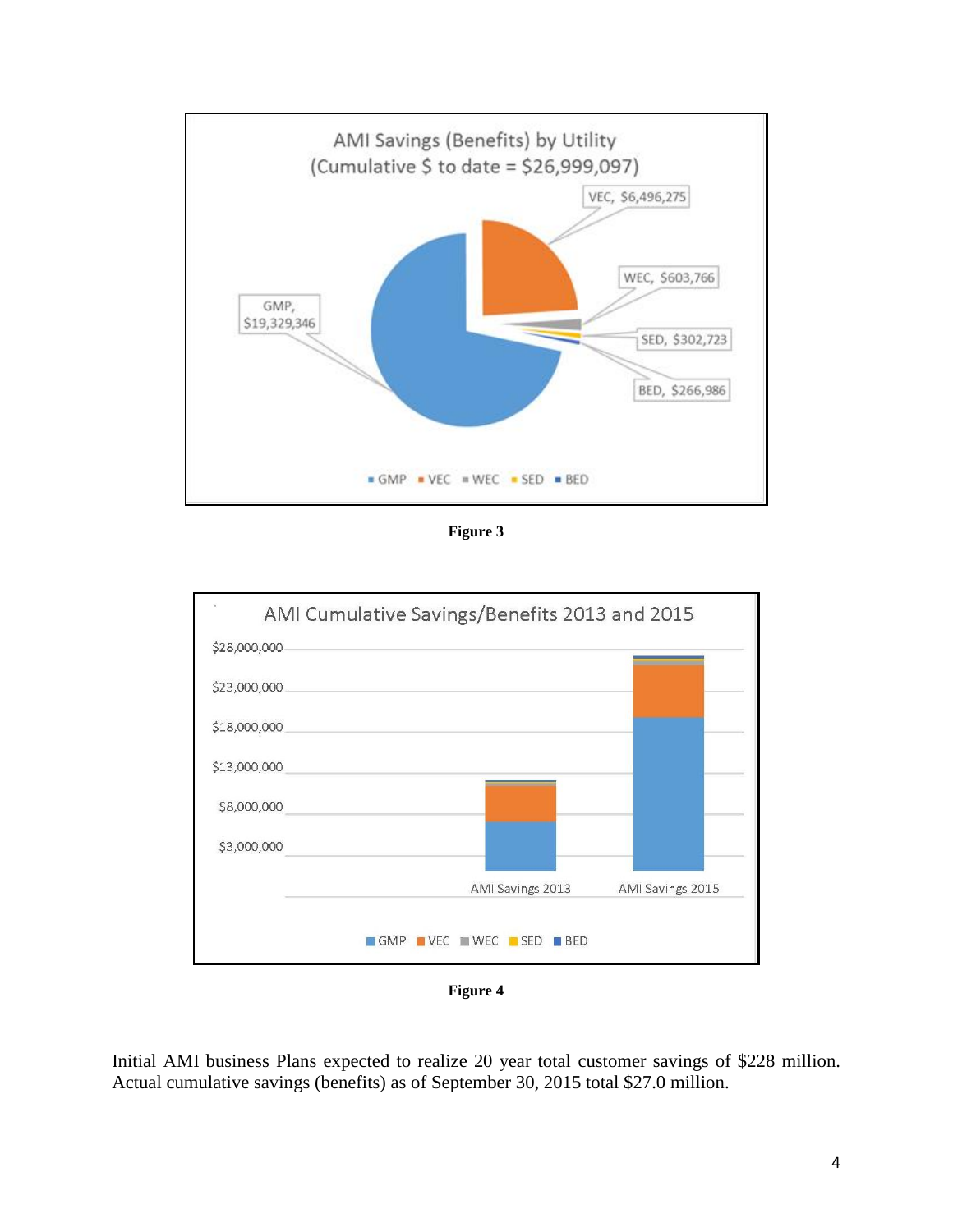

**Figure 5**



**Figure 6**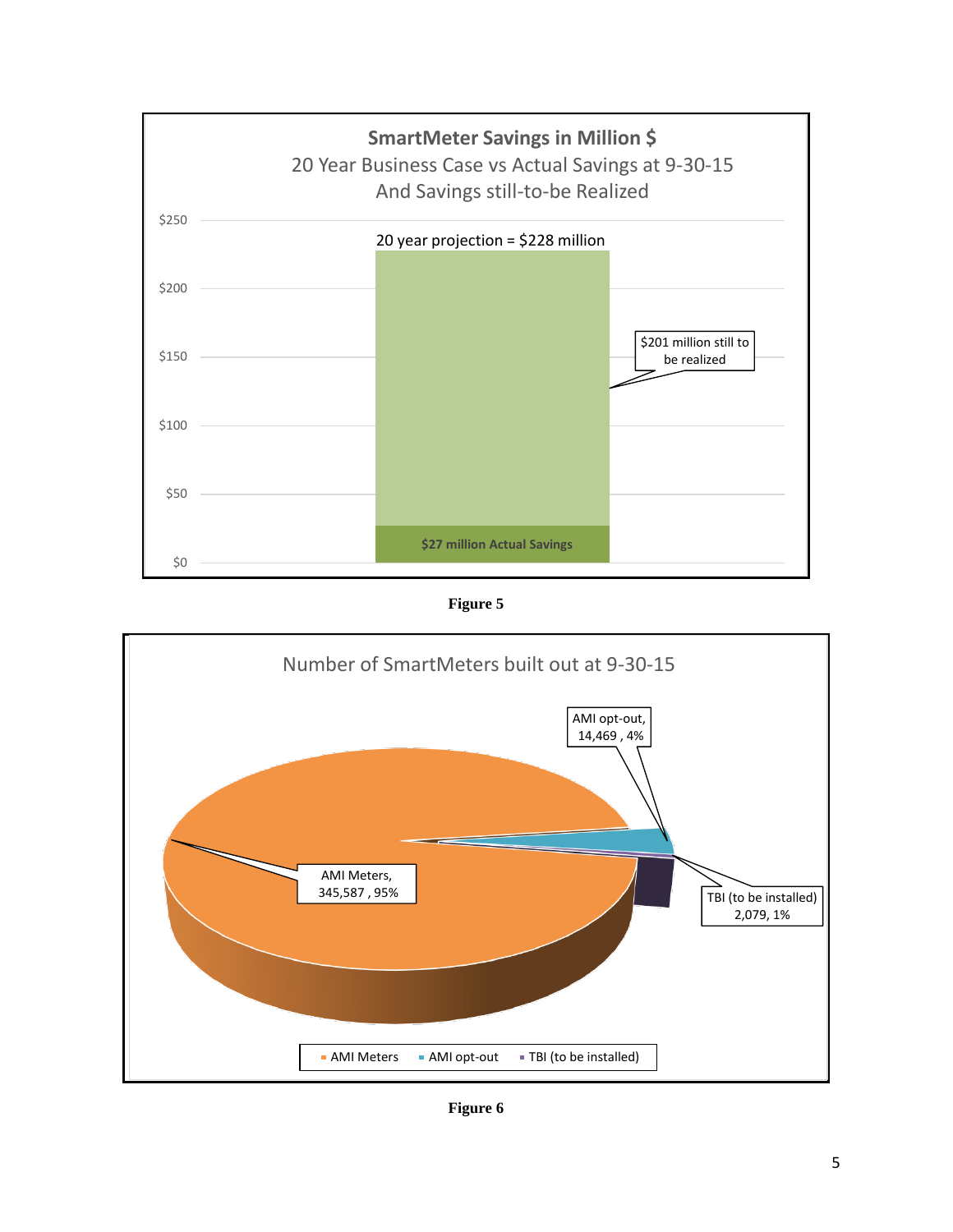### **B. Procedural History of this Report**

The Legislature authorized the Department of Public Service to request any information from the utilities necessary for completion of this report. The Department sought and received data from Burlington Electric Department (BED), Green Mountain Power (GMP)<sup>7</sup>, Stowe Electric Department (SED), Vermont Electric Cooperative (VEC), and Washington Electric Cooperative (WEC).

The Department, in conjunction with Green Mountain Power Company and the former Central Vermont Public Service Company, initially developed the Measurement and Verification (M&V) template to capture information necessary for monitoring progress of the GMP and CVPS AMI implementation approved by the Public Service Board in dockets 7704 and 7612. The M&V template was based on a report required by the U.S. Department of Energy to report expenditures of federal grant money from the America Recovery and Reinvestment Act of 2009 (ARRA), which was awarded to the State of Vermont as the Smart Grid Investment Grant (SGIG).<sup>8</sup> The template compares a utility's business plan for AMI implementation with actual expenditures. The Department concluded that the template would be a useful method for obtaining the data necessary for this report.

In general, the methodology employed by each utility to collect this information consisted of using the existing reporting practices and processes of each utility's financial systems to record, classify and summarize the cost and savings information included herein. The internal controls associated with those financial reporting processes are audited annually to ensure that the reported financial information is accurate. In preparing this report the Department relied upon those reporting processes and internal controls to ensure the integrity of the financial data.

## **II. Actual Costs**

 $\overline{\phantom{a}}$ 

Actual costs are the total capital expenditures and operating expenses actually incurred or spent from a program's inception through September 30, 2015. Capital expenditures are comprised of customer accounts and distribution expenses. Customer accounts expenses include master station computers, software, multi-speak interfaces, AMI interfaces. Distribution expenses include meters, spare parts, test equipment, substation equipment, DSL connectivity routers, phone systems, Auto Fault Recovery, Var Volt Optimization, RF Fault Indicators, and Interactive Voice Response (IVR). Operational expenditures are comprised of Administration and General (A&G), depreciation, and distribution expenses. Distribution expenses include expenses related to advertising, customer accounts, and customer installation.

In 2013, participating utilities reported AMI expenses totaling \$97.5 million, and AMI savings of \$11.4 million. This resulted in \$ .12 of benefits (savings) per \$1 of AMI spending. By 2015, utility smart meter cumulative spending was \$129 million, and cumulative savings were \$27 million. This resulted in \$ .21 of benefits (savings) per \$1 of AMI spending.

<sup>7</sup> GMP's submission to the Department includes data from Central Vermont Power Supply (CVPS), with which GMP merged in 2012. The data set included pre-merger CVPS data.

<sup>&</sup>lt;sup>8</sup> In October 2009, Vermont's electric utilities were awarded approximately \$69 million in American Recovery and Reinvestment Act (ARRA) funds through Smart Grid Investment Grants (SGIG) to deploy smart grid technology.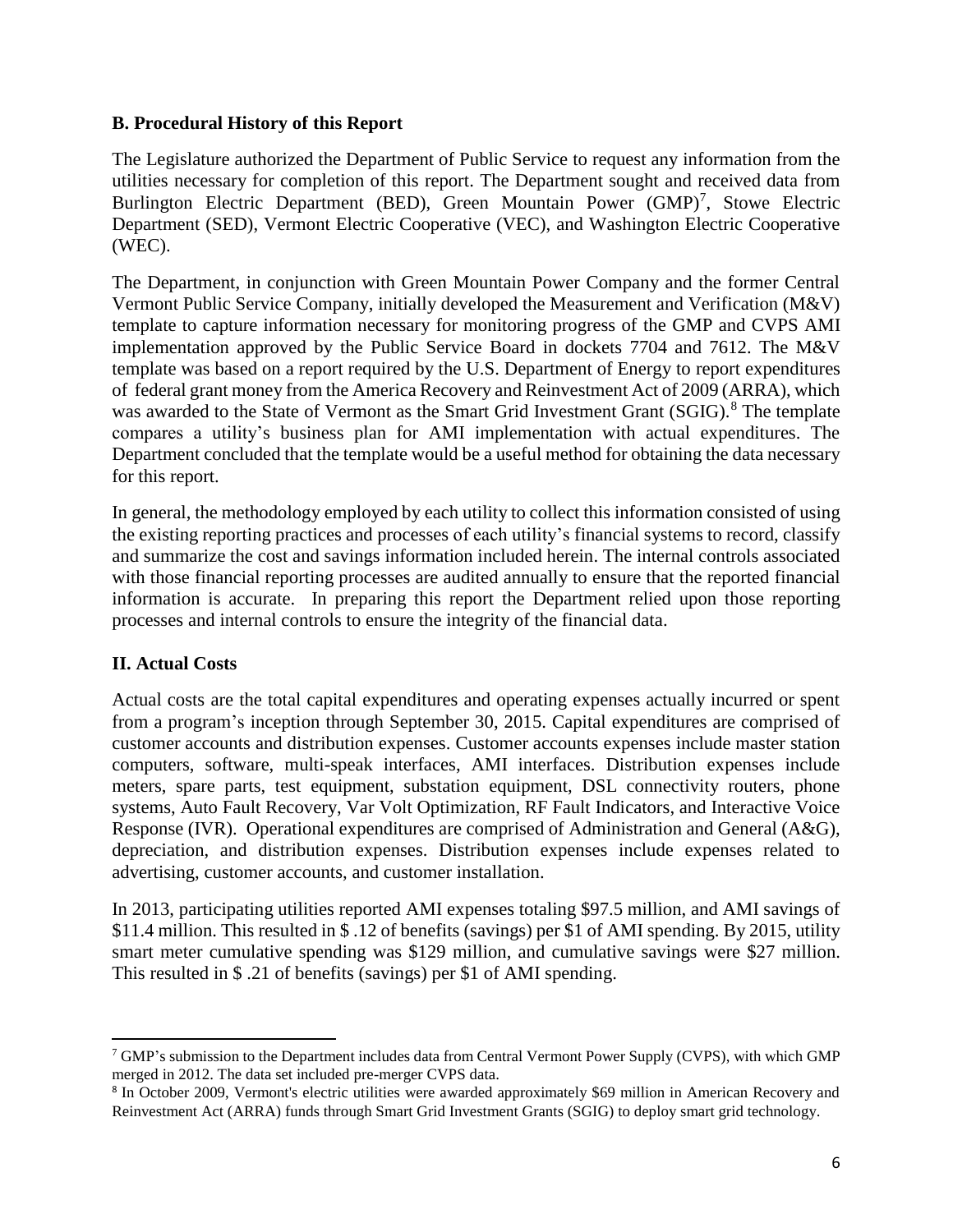

**Figure 7**



**Figure 8**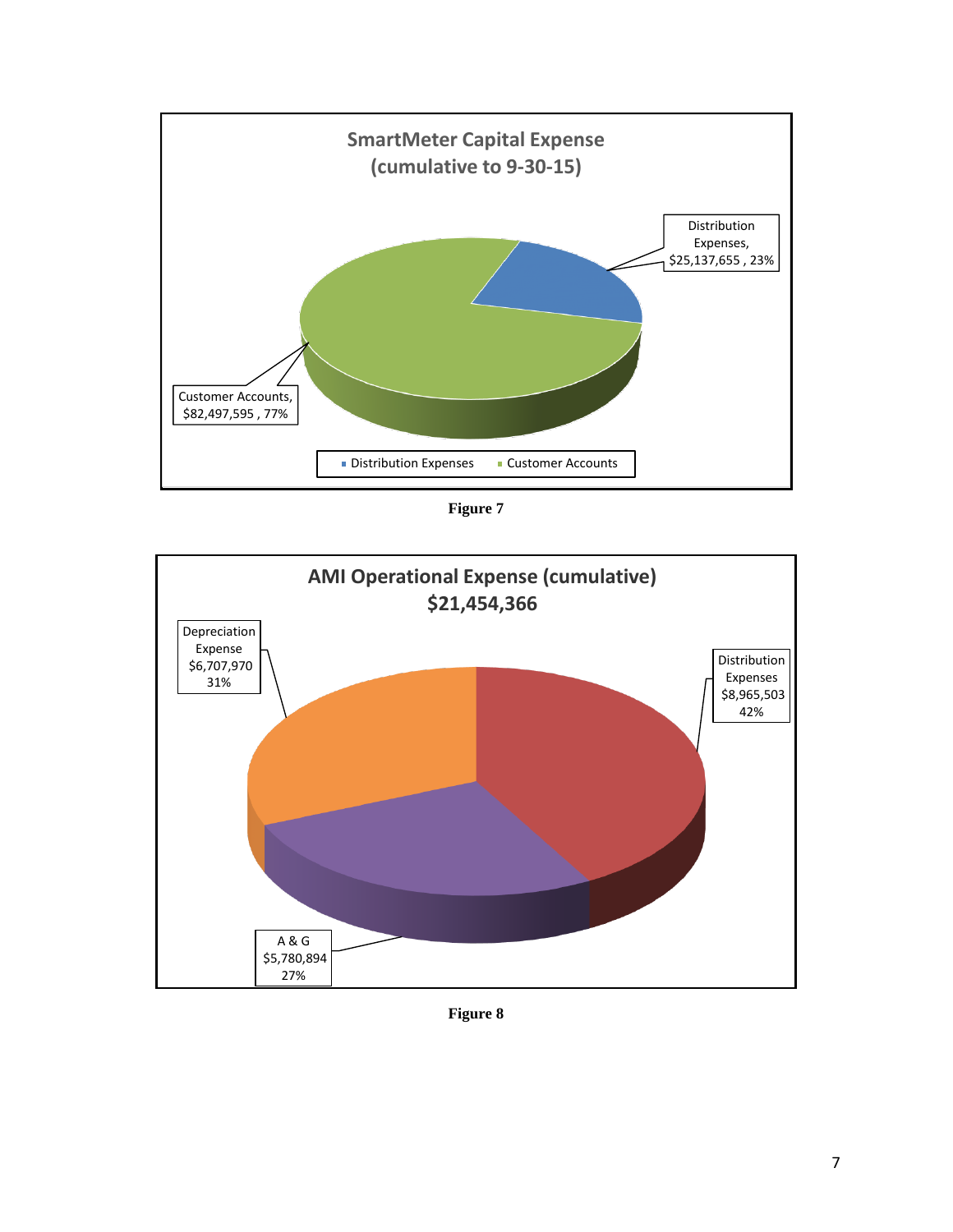## **II. AMI Financial Plans**

Each utility developed an AMI business case that included a 20 to 25 year financial plan with a forecast of its expenditures and the expected savings that would be realized. The forecasted expenditures included capital expenditures (acquisitions and installation costs), ongoing operation and maintenance (O&M) expenses, and costs of establishing dynamic pricing, smart grid enabled rate design and demand management programs. The financial plan also included a contingency amount that varied by utility, as did the planning period covered by the forecast, ranging from 20 to 25 years. For GMP South (former CVPS territory), the cumulative financial plan is based on the August 2011 update to the 2007/8 business case that was provided to the PSD as part of the 2012 base rate filing. For VEC, the financial plan data includes the expenditure of its own funds before and after the receipt of the Federal ARRA funding in 2009. As of September 30, 2015, **99.9%** of the total planned financial outlays for all participating utilities were spent: \$129,089,617 spent vs \$129,275,379 planned.

# **III. Savings Realized Through the Use of Smart Meters**

## *Operational and Energy Savings*

The M&V template captures data for three types of savings: operational savings, energy savings, and societal benefits. Operational and energy savings are considered quantifiable in financial terms and are savings derived from new capabilities that allow utilities to more efficiently manage and operate the distribution grid. Energy savings are cost reductions attributable to improved energy management. As of September 30, 2015, savings realized have been primarily operational, with 53% attributed to meter reading expense savings.



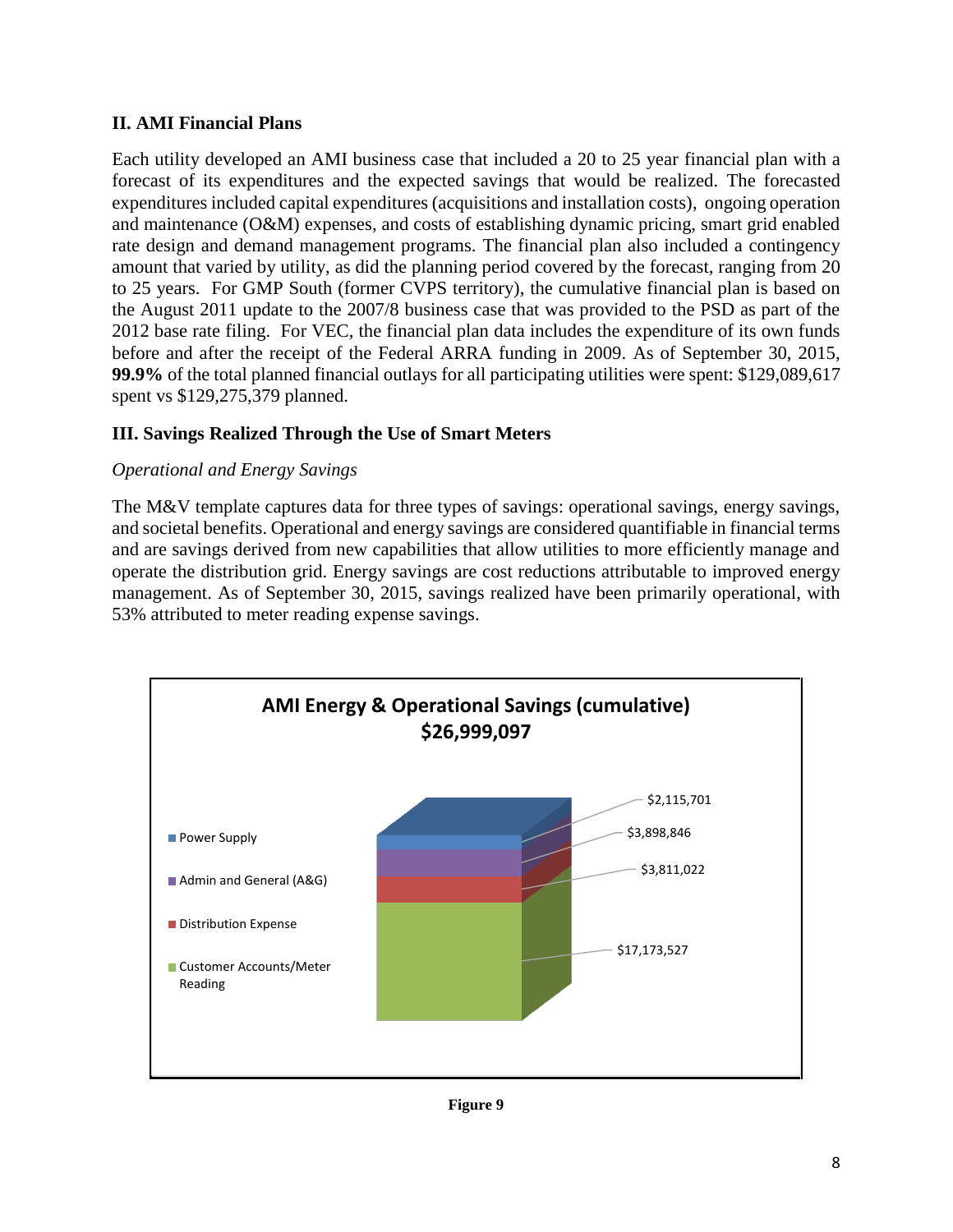Initial AMI implementation plans estimated total program savings of \$228.33 million over 20 to 25 years, with \$23 million in savings expected by September 30, 2015. As of that date, utilities reported actual operational and energy savings of \$27 million, exceeding plan projections by 17%.

## *Societal Benefits*

Societal benefits are not measured in financial terms and are considered qualitative only. Examples of societal benefits are reductions in pollution emissions and improved outage management that can be reasonably attributed to AMI implementation. Benefits cited by utilities in the 2014 Smart Meter report as well as in responses submitted for this 2016 Smart Meter report include:

**Commercial and industrial customer outage cost reduction**: Utilities estimate that enhanced outage management capabilities associated with AMI should result in shorter outages for utility customers. Shorter outages will mean a decrease in related production and output losses for Commercial and Industrial customers. The value of this increased productivity is considered a societal benefit.

**Carbon reduction**: Carbon emission reductions result from fewer trips to customer premises due to the utilities' ability to provide remote support (meter reading, service switch, voltage reading, etc.) over the AMI network. As a result, there are greenhouse gas emissions reductions from both avoided meter reading truck rolls, and avoided service calls during wide spread outages, trouble calls during working hours, and after hour trouble call truck rolls.

**Decreased energy costs**: Another potential societal benefit of smart meters is lower wholesale energy costs due through demand management. Vermont's enhanced Demand Response program helps reduce load during peak and high demand periods. This in turn can have a price lowering effect on wholesale prices. With the use of AMI interval data, residential and small commercial customers can now participate in demand management programs that help reduce or stabilize the price of wholesale energy for the entire New England pool during peak demand hours.

**Customer conservation associated with AMI web presentment**: AMI implementation plans assume that the more customers know about and understand their electricity use, the more likely they are to conserve energy. This includes conservation and change in usage patterns assuming that time-of-use pricing becomes available. Web presentment of hourly data for individual customers should cause customers to conserve electricity (avoided power costs) and shift their usage (reduce power costs) to off-peak hours.

## **IV. AMI Cost and Savings Summaries by Utility**

The following graphs provide utility-specific summaries of AMI costs and savings as to date, followed by management narrative submitted by each utility.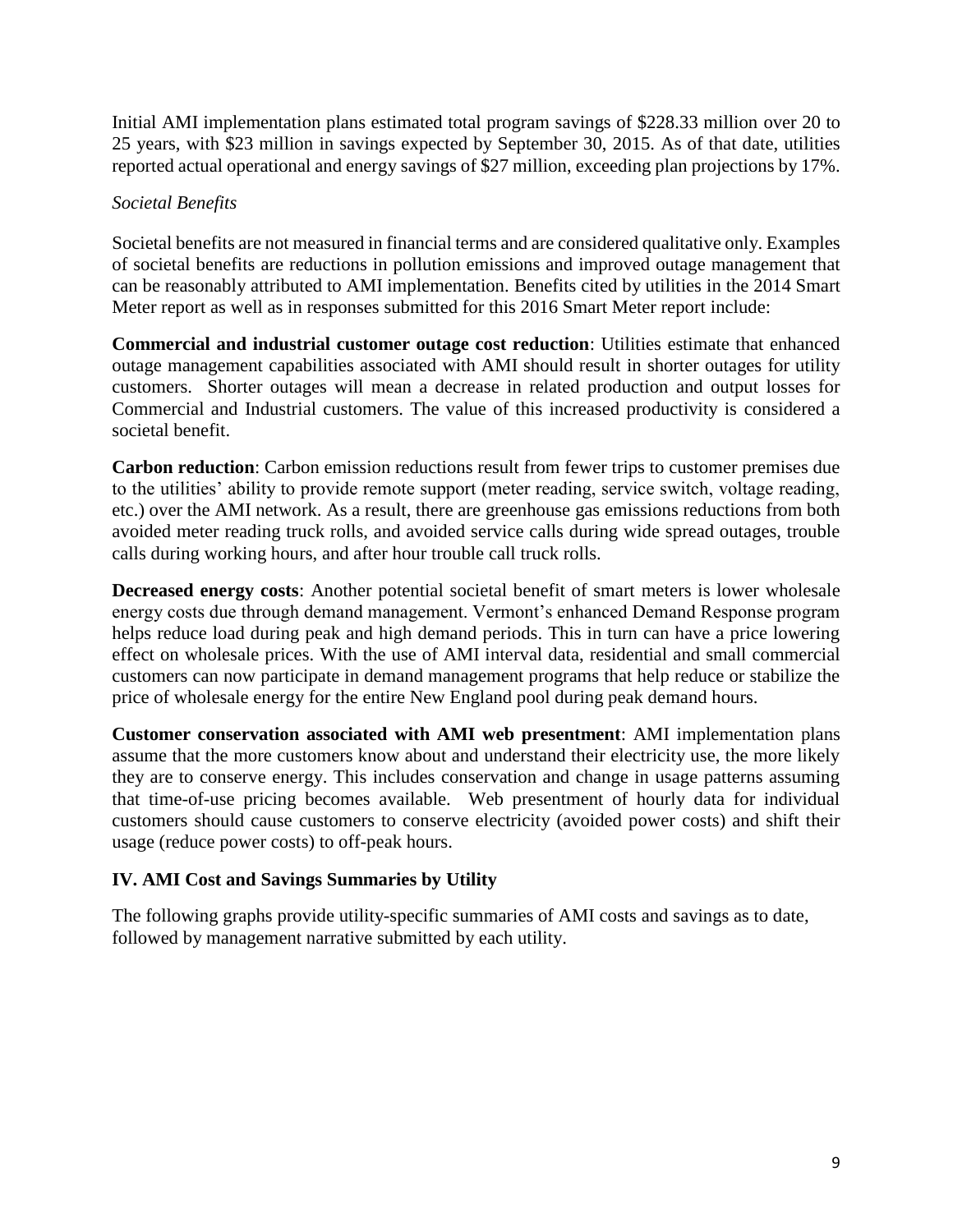

**UTILITY: GREEN MOUNTAIN POWER**

**Figure 10**



**Figure 11**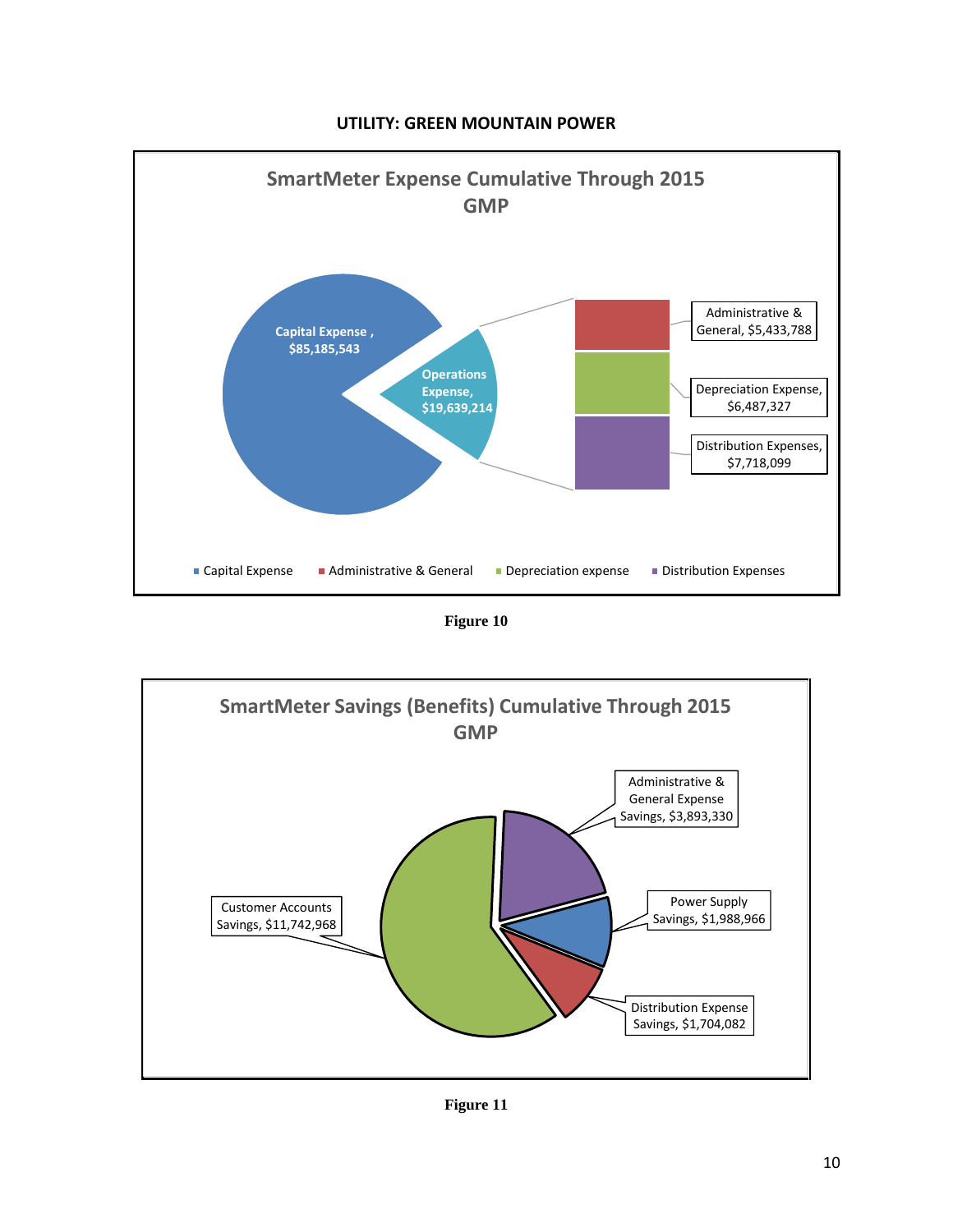

**Figure 12**

#### **GMP MANAGEMENT NARRATIVE**

GMP's SmartGrid program has delivered clear benefits to both customers and our internal operational quality and cost. Our customers are seeing their energy usage data in levels of detail and accessibility never presented before. We see evidence of this each week in our call center when customers engage with our customer service representatives to discuss what they are seeing in their energy usage data and learning about their energy usage patterns as a result of the accessibility of the information. Our customers are becoming more engaged in their understanding of energy usage and its impacts which is a good thing. During power outages, our AMI system is allowing us to confirm outages and restorations via meter pings which saves times and customer interruptions and we have incorporated text alerts into our service options so customers can stay updated on the status of an outage without having call GMP or check a website. Finally, because of the cost savings that SmartGrid has delivered we have been able to pass those savings along to customer in the form of lower rates. Internally, SmartGrid has caused our workforce to develop new skills, processes and collaboration as we operate a more connected operation each day. We're finding new connections and opportunities to reduce cost and improve quality as we gain more experience with these technologies.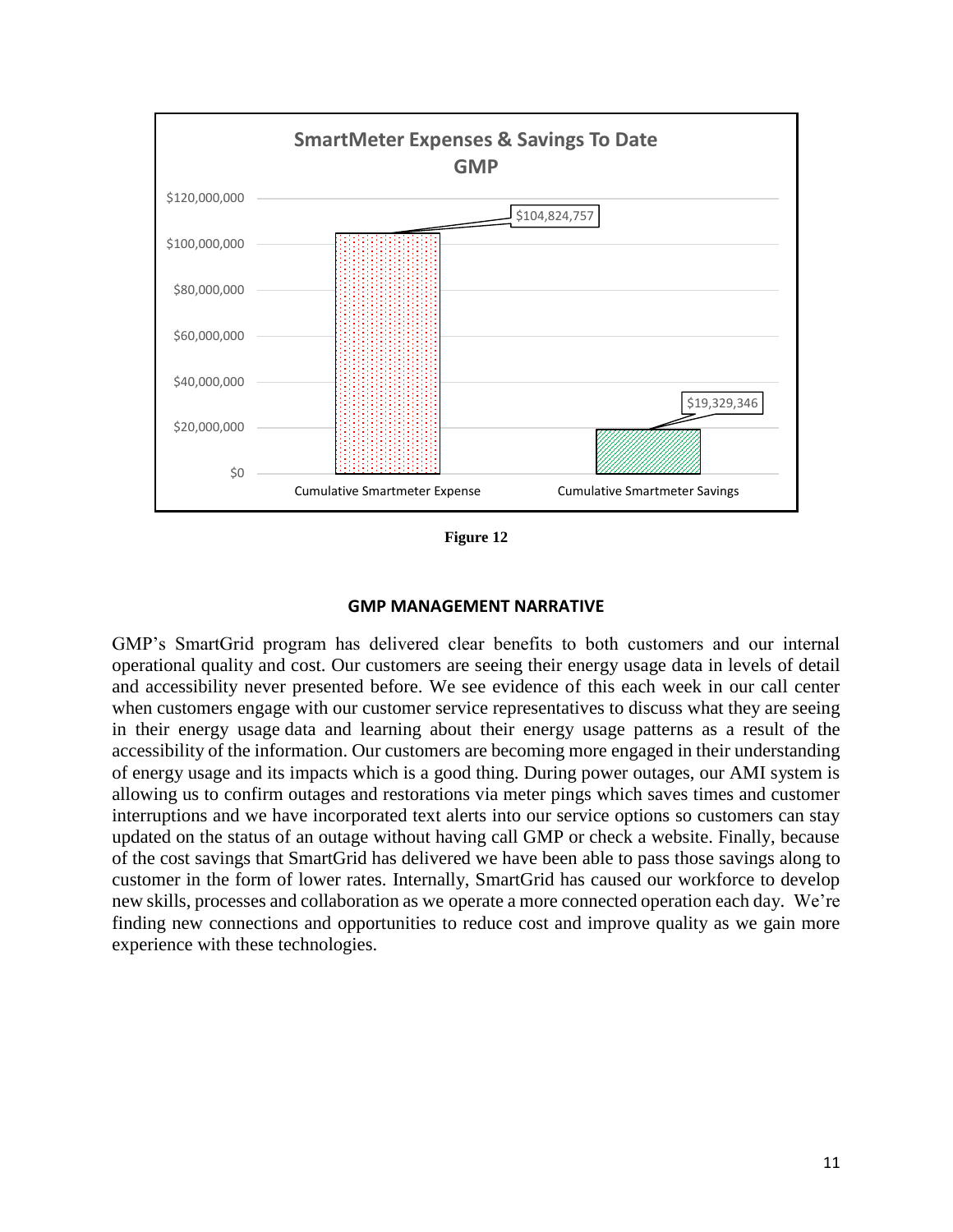

#### **UTILITY: BURLINGTON ELECTRIC DEPARTMENT**

**Figure 13**



**Figure 14**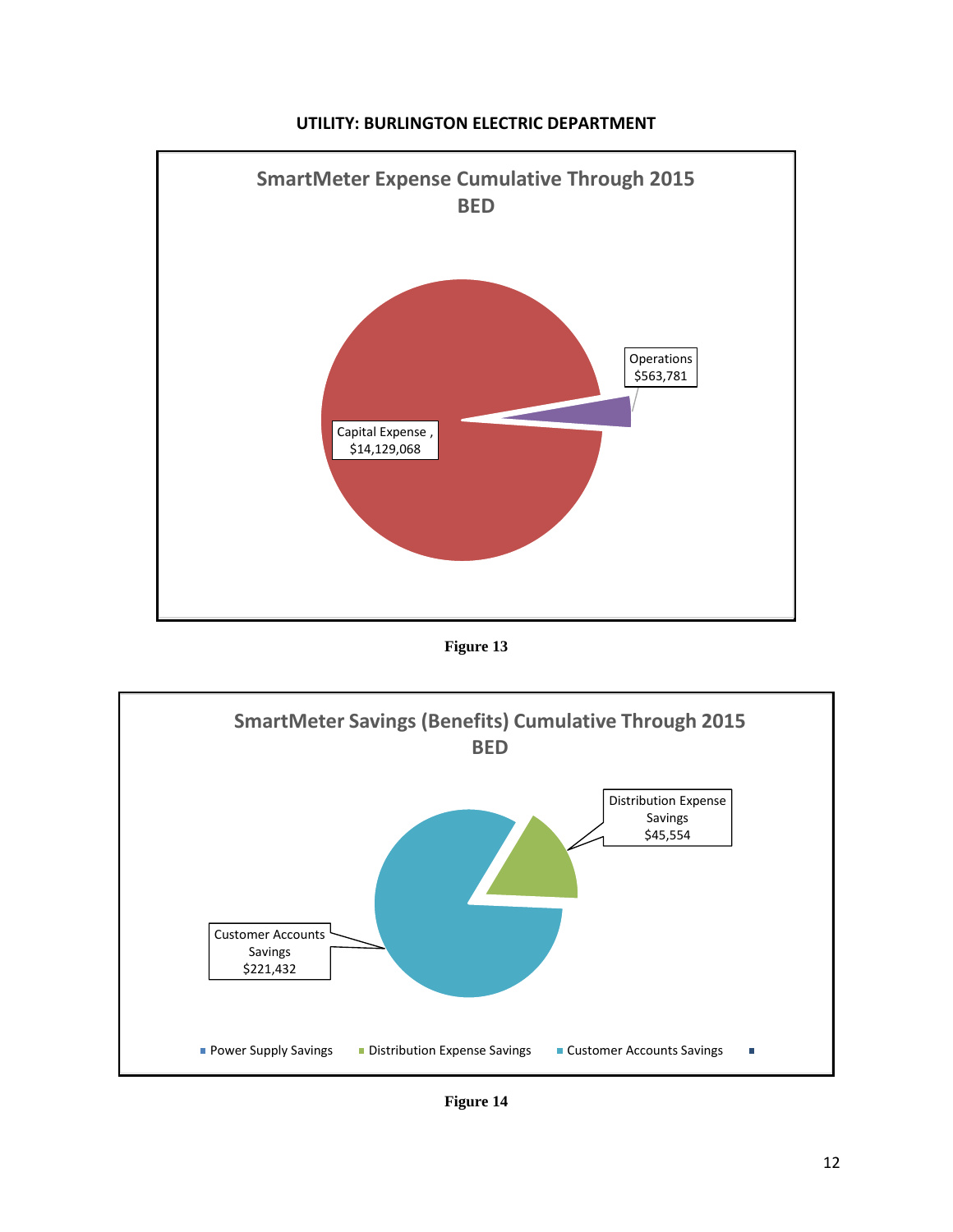

#### **Figure 15**

#### **BED MANAGEMENT NARRATIVE**

AMI benefits have accrued in areas not anticipated when the program began. Significant cost reductions have occurred related to the disconnection/connection of meters, and in the reduction of truck trips for initial/final reads for customers entering/leavings the system. Customers have received more insight into energy use, and BED staff has been able to leverage the data in answering high bill complaints and evaluating energy efficiency offerings. Because the technology was cutting edge when installed with ARRA funds BED has experienced significant difficulty expanding use of data into analytics. This has been a major focus in FY16 and will be again in FY17 with much broader customer offerings occurring during that period. The infrastructure presently in place has been (and will continue to) acting as a foundation for further programs. These systems will be indispensable as BED continues its transition to "Utility 2.0" where services are based more heavily based on distributed resources.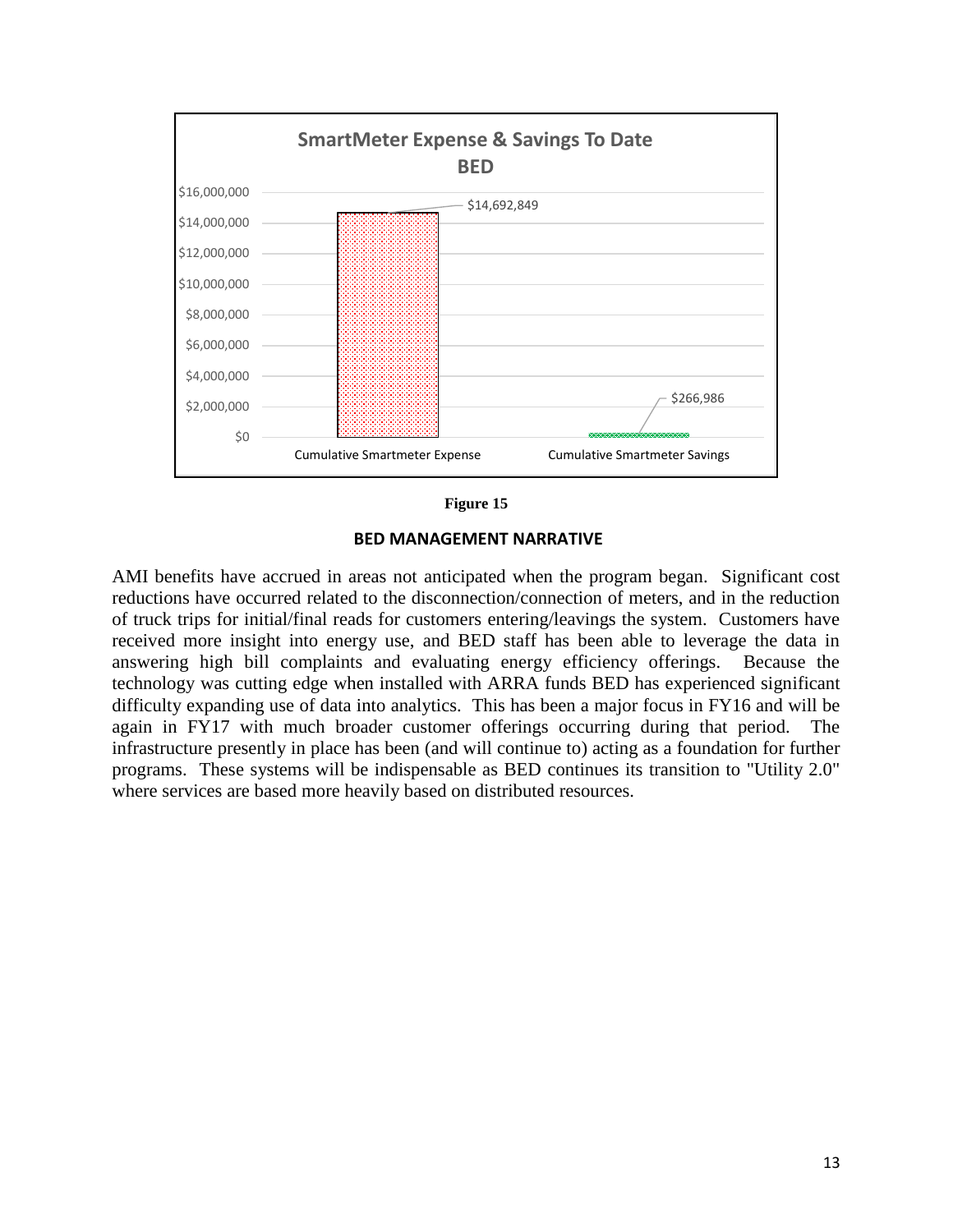

#### **UTILITY: STOWE ELECTRIC DEPARTMENT**

**Figure 16**



**Figure 17**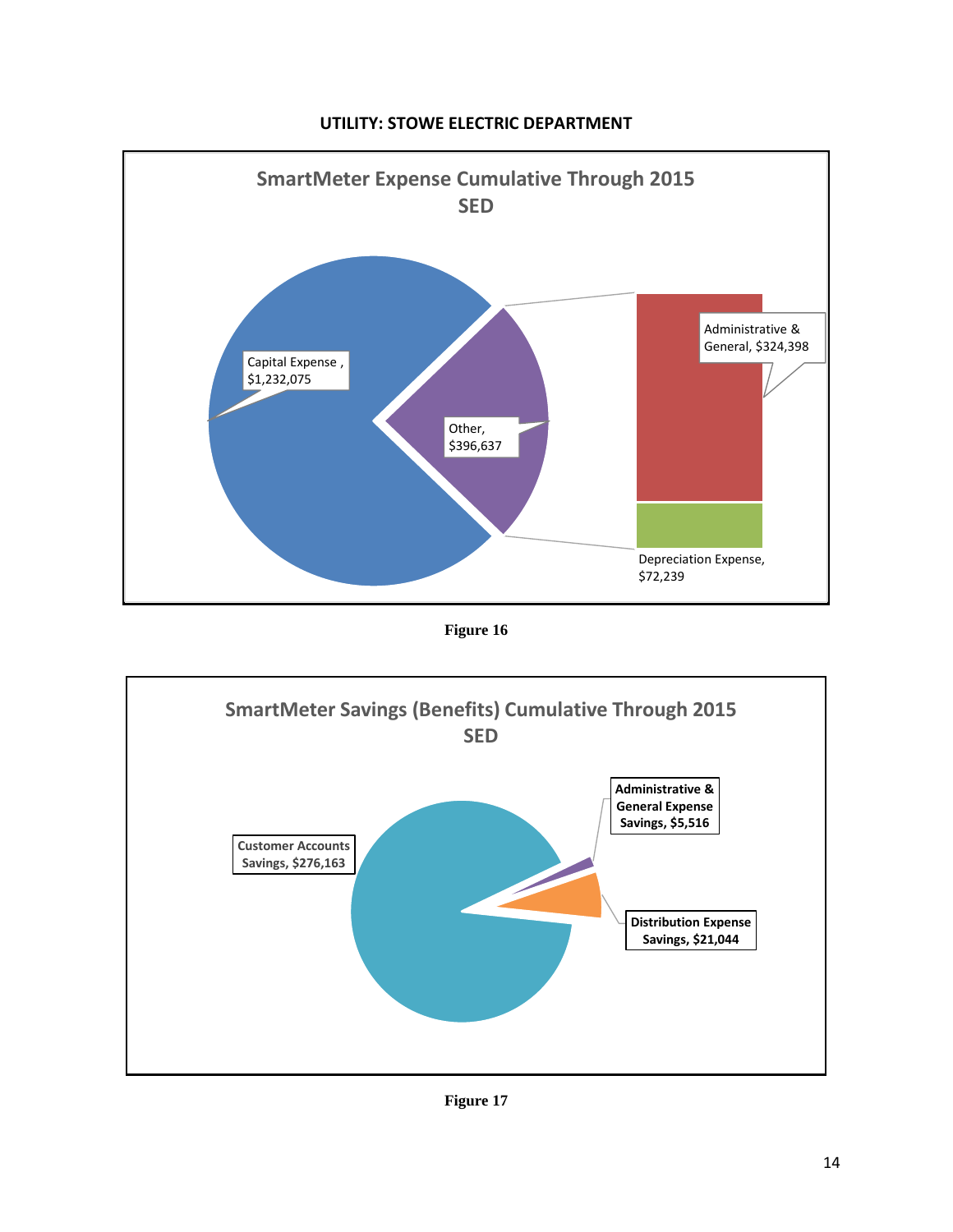

**Figure 18**

**SED MANAGEMENT NARRATIVE**

In October 2015, SED implemented a new rate design based upon a fully allocated cost of service study ("ACOSS") which used a year's worth of Stowe's smart meter data. SED believes that it is the first distribution utility in the state of Vermont to develop allocators for an ACOSS using the interval data made available by a fully implemented AMI system. Utilizing this granular data has facilitated the development of allocators that are the closest possible reflection of the true costs of service for each rate class and distribute the costs as equitably as possible among those rates. The load study found SED could simplify its tariffs by collapsing commercial rate classes while still adhering to traditional rate principles. The elimination of the residential demand rate was supported by the load studies which showed very similar consumption patterns from demand and non-demand residential customers. In all, 163 residential customers were taken off of the residential demand rate and transferred to the standard residential rate. This eliminated the need to transfer ratepayers off or onto the demand rate and will also save our former demand ratepayers money on their monthly bills while still equitably allocating the cost of providing electric service. The measure also effectively eliminated the need to spend administrative resources to handle ratepayer questions and complaints associated with the demand rate. The interval data was also essential to the development of Stowe's new residential Time-of-use rate with a Critical Peak Pricing component ("TOU/CPP"). As designed, a residential ratepayer receiving service from SED and with average consumption habits could see bill savings by either shifting their usage to different times of day or conserving during high-priced periods. The same ratepayer with average consumption habits who does not alter their usage after signing up for the rate will likely see little to no change to the annual cost of their electric bills. Customer access to interval data is crucial to the implementation of the new TOU/CPP rate. The launch of the web presentment module at the end of 2014 was a crucial first step toward helping customers unlock the benefits of a fully deployed AMI system. Expanding ratepayer access to usage information is understood as critical in understanding the potential value of measures they can take to reduce their electric consumption and the related costs.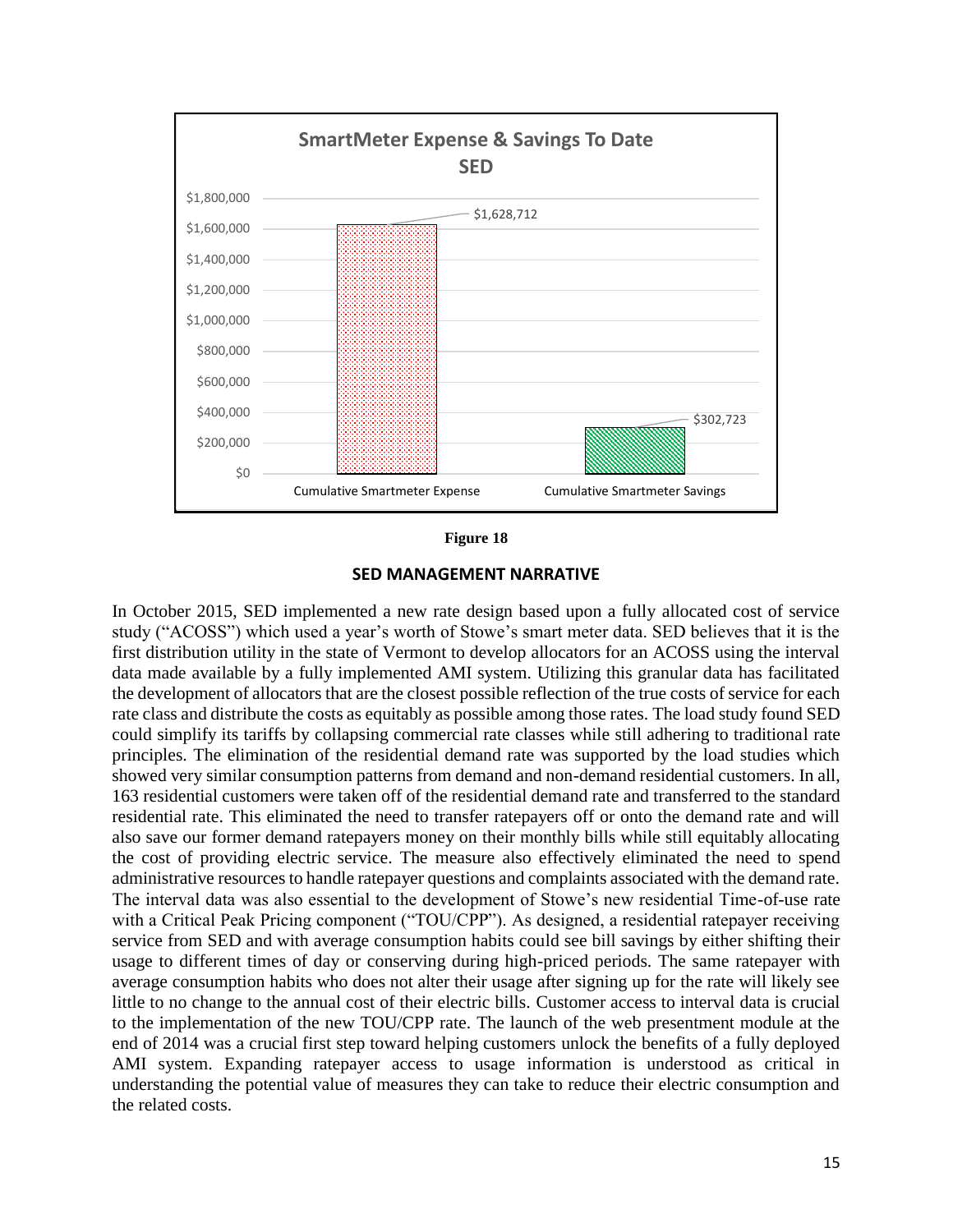

#### **UTILITY: VERMONT ELECTRIC COOP**

**Figure 19**



**Figure 20**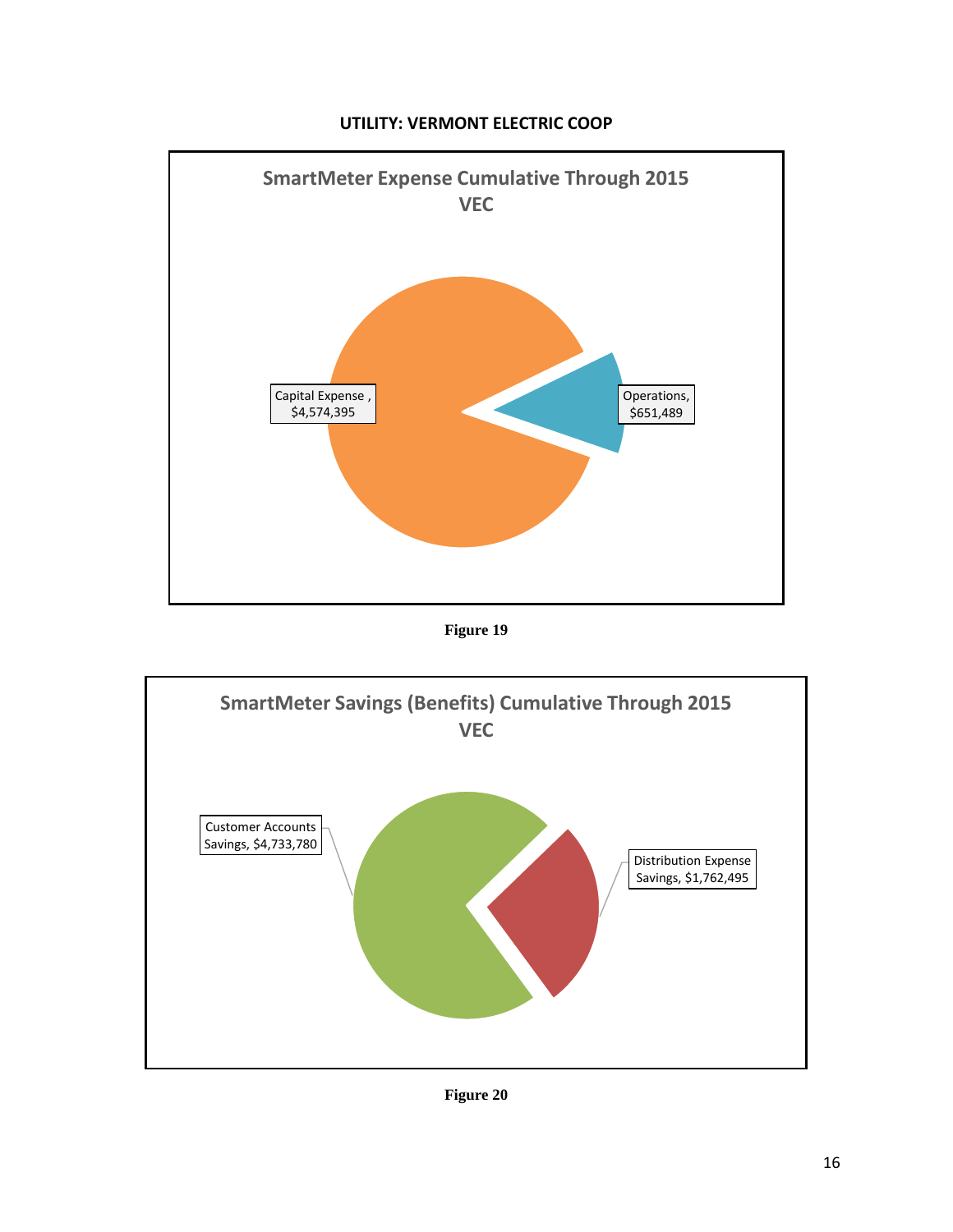

**Figure 21**

#### **VEC MANAGEMENT NARRATIVE**

The primary motivation for installing smart meters was to reduce meter reading costs and at the same time improve outage performance. We have conducted an analysis of clearly quantifiable costs and benefits associated with AMI meter implementation. On the cost side, we focused on labor and installation costs, meter procurement costs, and IT and other procurement (i.e, IT equipment to automate substations). On the savings side, we considered reductions in meter staff and associated fleet costs and savings due to the reduced need for line workers to patrol lines to locate outages (assumed to be two "truck rolls" per day). To date, our savings have exceeded our costs. We expect to continue to see savings over the life of these meters. In addition to the savings that we can clearly quantify, VEC has also realized savings that are more difficult to isolate and attribute to smart meters, but are none the less real. First, the installation of smart meters combined with an outage management system has resulted in decreasing our outage frequency. Regarding CAIDI and SAIDI, VEC can directly attribute reductions in outage duration due to AMI infrastructure, specifically due to VEC's ability to predict outage locations and expedite restoration. Reductions in SAIFI are harder to tie to AMI infrastructure, since outages happen for a variety of reasons unrelated to meter type. While the improved outage performance is due to many different factors (including capital improvements, vegetation management and other system improvements), our AMI meter implementation certainly contributed by improving our outage management. In addition, as noted above, by reducing the number of truck rolls needed for outage restoration, we are able to re-deploy those workers in performing proactive maintenance which also improves the outage indexes. In addition to the benefits already cited, the two-way meter infrastructure has become a very important tool for improving member satisfaction.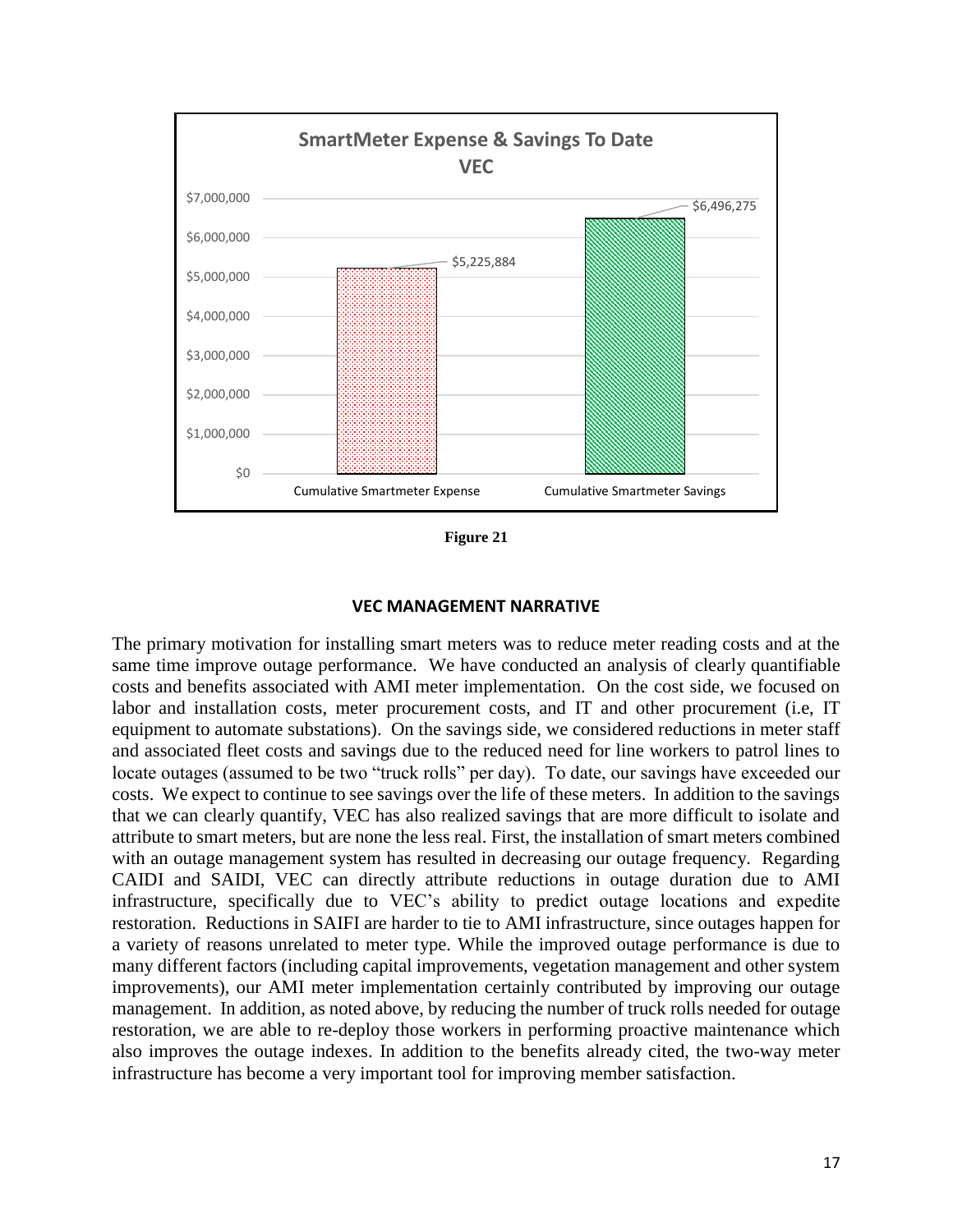

#### **UTILITY: WASHINGTON ELECTRIC COOP**

**Figure 22**



**Figure 23**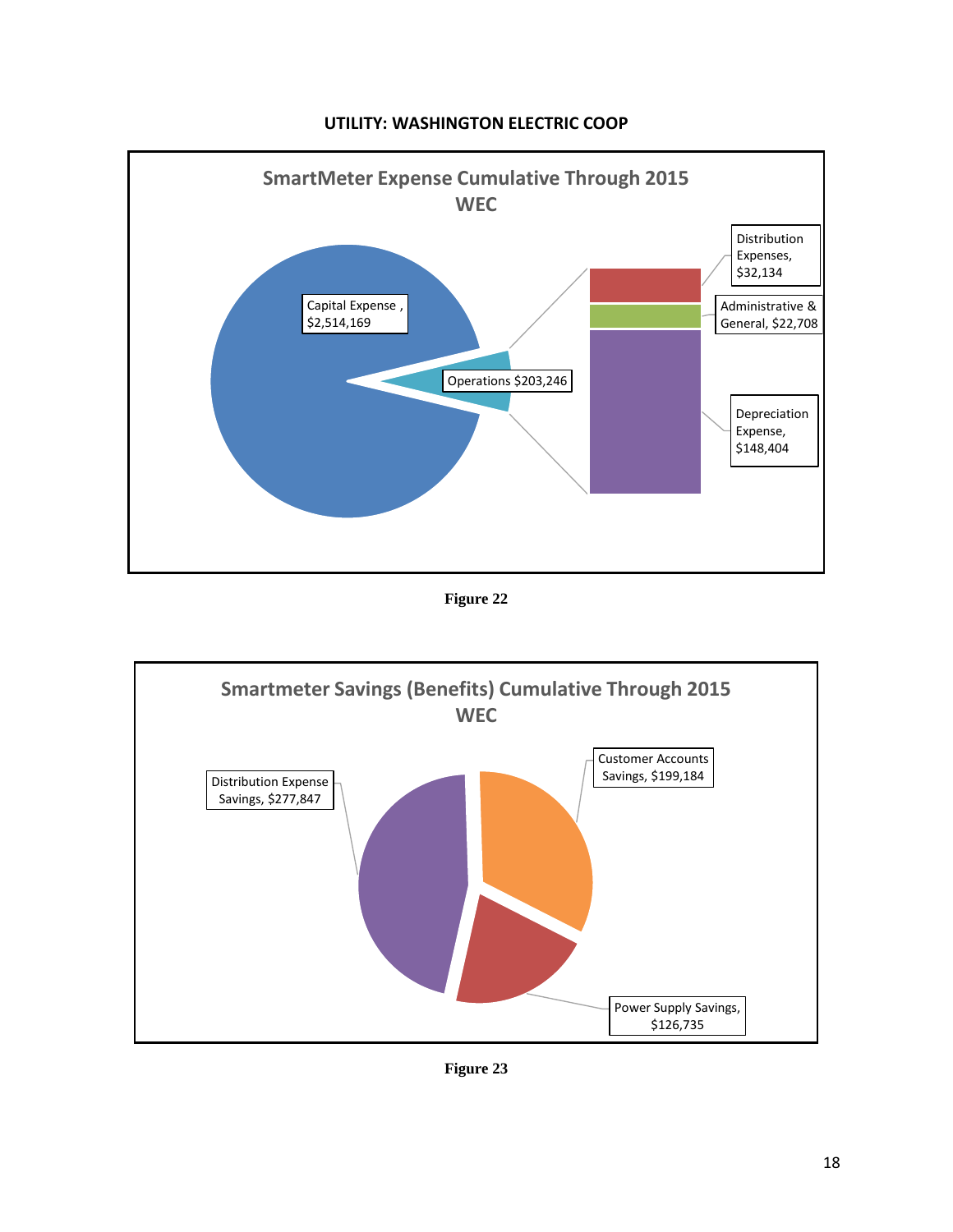

**Figure 24**

#### **WEC MANAGEMENT NARRATIVE**

Customer Information System (CIS): Member services are now able to directly assist members with actual daily usage, and begin to troubleshoot voltage or outage issues. AMI enables reduced cost of operation, expands the overall capacity of all WEC employees to more accurately respond. Operations: Diagnostics of fault location/cause is the primary benefit of AMI infrastructure during outages. Engineering: similar to benefits utilized by Member Services, to allow rapid identification of both individual and wide spread outage conditions.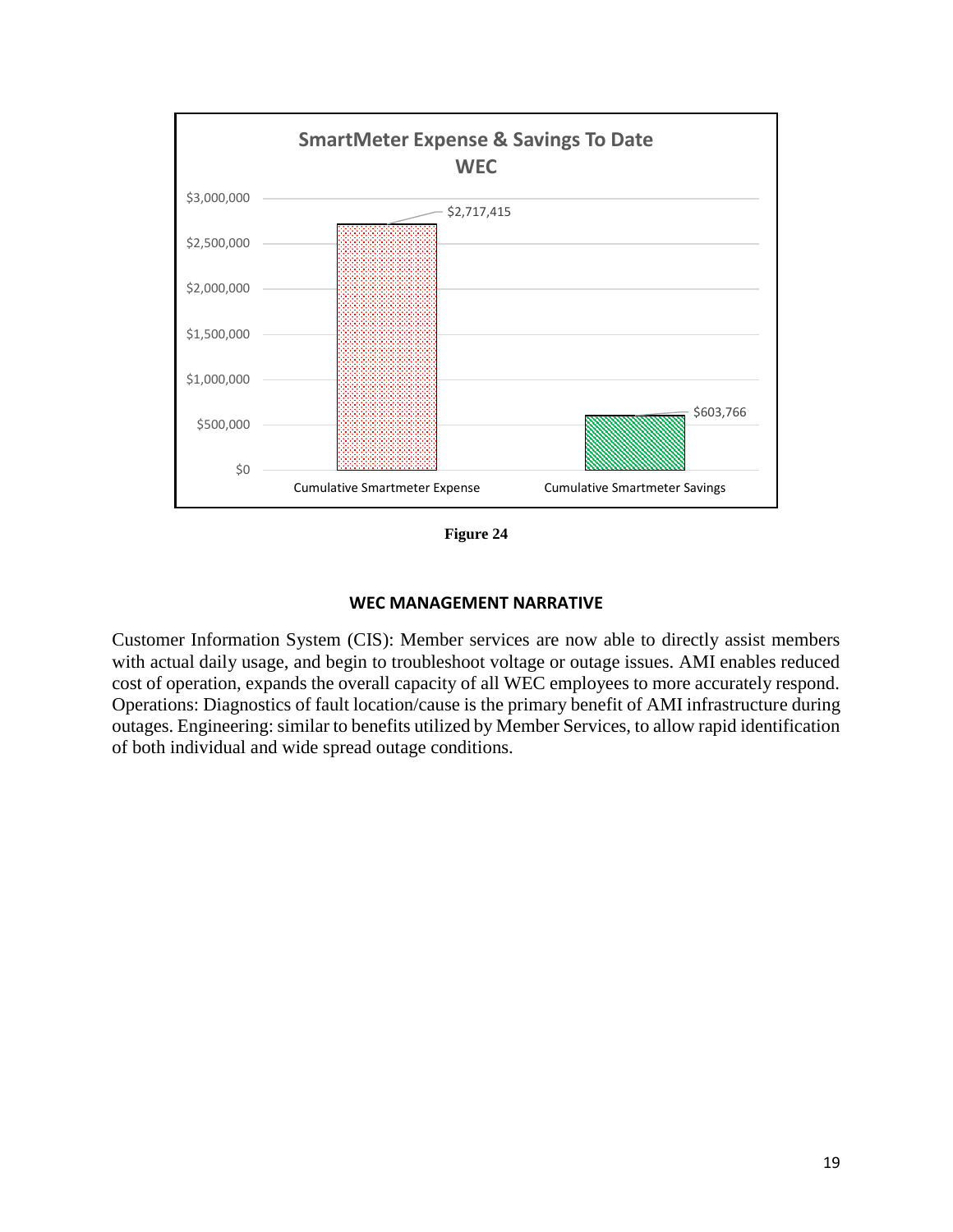#### **V. Cyber Security**

30 V.S.A. § 2811(c) directs the Department to brief the Legislature on "the occurrence of any breaches to a company's cyber security infrastructure." The Department has interpreted this language to mean security events affecting a utility company's AMI network. According to the responses from all five participating utilities, there have been no known breaches of any of the AMI networks' security. However, GMP and VEC reported minor, non-AMI related instances of negative occurrences relating to Information Technology, as described below.

#### *Green Mountain Power*

GMP has an enterprise security program in place that includes protection, detection, change management, verification and vulnerability testing. In addition, GMP works closely with State and Federal agencies to help identify potential cyber-security risks and to fortify GMP infrastructures and practices. Security assessments of critical IT systems are conducted regularly to identify potential vulnerabilities and remediate as needed. As security threats are constantly evolving, GMP is continuing its effort both internally and in collaboration with its security partners to protect customer information and the smart grid infrastructure from potential threats. GMP has not experienced any intrusions into its AMI system during the past year. The company has experienced a normal amount of minor security incidents involving malware exploits on employee desktops and laptops but these were non-critical in nature and were quickly detected and removed without compromising company or customer data.

#### *Vermont Electric Cooperative*

In 2015 our DNS vendor was subject to DDoS (Distributed Denial of Service) attack, which interrupted the systems which rely on DNS for couple of hours. VEC continues to review cyber security risks, to improve processes, to collaborate with other parties in evaluating and implementing new technologies. More specifically, cybersecurity is included in VEC's strategic planning with specific strategies and Key Performance Indicators (KPIs) including for cybersecurity enhancement. VEC has begun using the "Cybersecurity Capability Maturity Model" (C2M2) which was developed by Department of Energy. In VEC's view, C2M2 provides a longterm framework which will allow VEC to constantly monitor and improve cybersecurity posture. VEC is also working on integrating NIST Cybersecurity Framework (Executive Order 13636) with C2M2. As to technology enhancement affecting cyber-security, VEC finished sectionalizing internal network with internal firewalls. This created an additional layer of protection for malware potentially injected into internal network. Internal firewalls further the concept of "zero trust network" which is already use by larger companies. In addition, VEC continues to monitor its internal network with very sophisticated SIEM (Security and Event Management). Due to the complexity of this system, full implementation will take couple of years; however, VEC we already sees significant benefits with early warnings for potential risks. Using mobile devices (smartphones, tablets) creates great opportunity but also bring some risks. To protect the VEC system, we implemented MDM (Mobile Devices Management) which controls data flow, for example by allowing us to erase data if a device if lost.